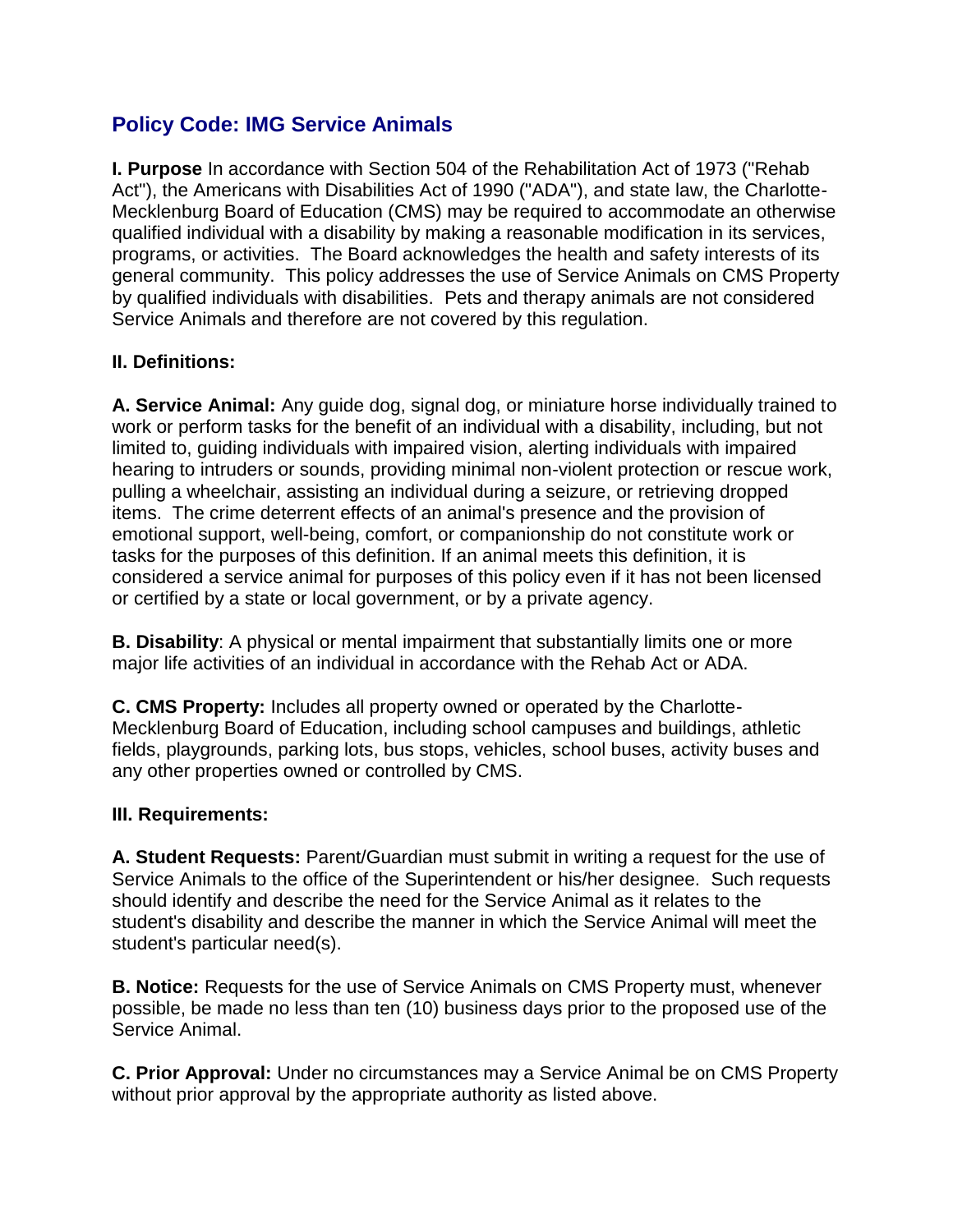**D. Costs:** All costs related to the handling and care of the Service Animal are the responsibility of the parent/guardian of the student or the adult visitor or staff member who uses the Service Animal.

**E. Violations:** Any student who violates any provision of this regulation is subject to discipline under the policies of CMS. Such discipline may include the restriction or removal of the Service Animal.

**F. Health and Safety:** Service Animals must:

1. Be clean, well groomed, and must not have an offensive odor;

2. Be treated for, and kept free of, fleas and ticks;

3. Be able to walk or lie quietly beside the handler without obstructing aisles, doorways, etc.;

- 4. Be spayed or neutered;
- 5. Be housebroken;
- 6. Not urinate or defecate in inappropriate locations;
- 7. Not solicit attention or annoy other students and school staff;
- 8. Not interfere with or disrupt the classroom or other educational activities;
- 9. Not vocalize unnecessarily (i.e., barking, growling, or whining);
- 10. Not show aggression toward people or other animals; and

11. Work calmly and quietly on a harness, leash, or other tether.

### **IV. Responsibilities:**

**A. Handler:** The care and supervision of a Service Animal is the responsibility of the Handler. CMS staff is not responsible for the care or supervision of a Service Animal, including walking the animal or responding to the animal's need to relieve itself.

**B. Vaccinations:** The Handler must ensure that the animal is in good health and has been vaccinated against diseases common to that type of animal as recommended by the American Veterinary Medical Association. The school retains the right to request proof of veterinarian reports or visits and appropriate vaccinations. For example, dogs should have routine maintenance for flea and tick prevention, de-worming, and have annual examinations. In addition, the animal must be spayed or neutered.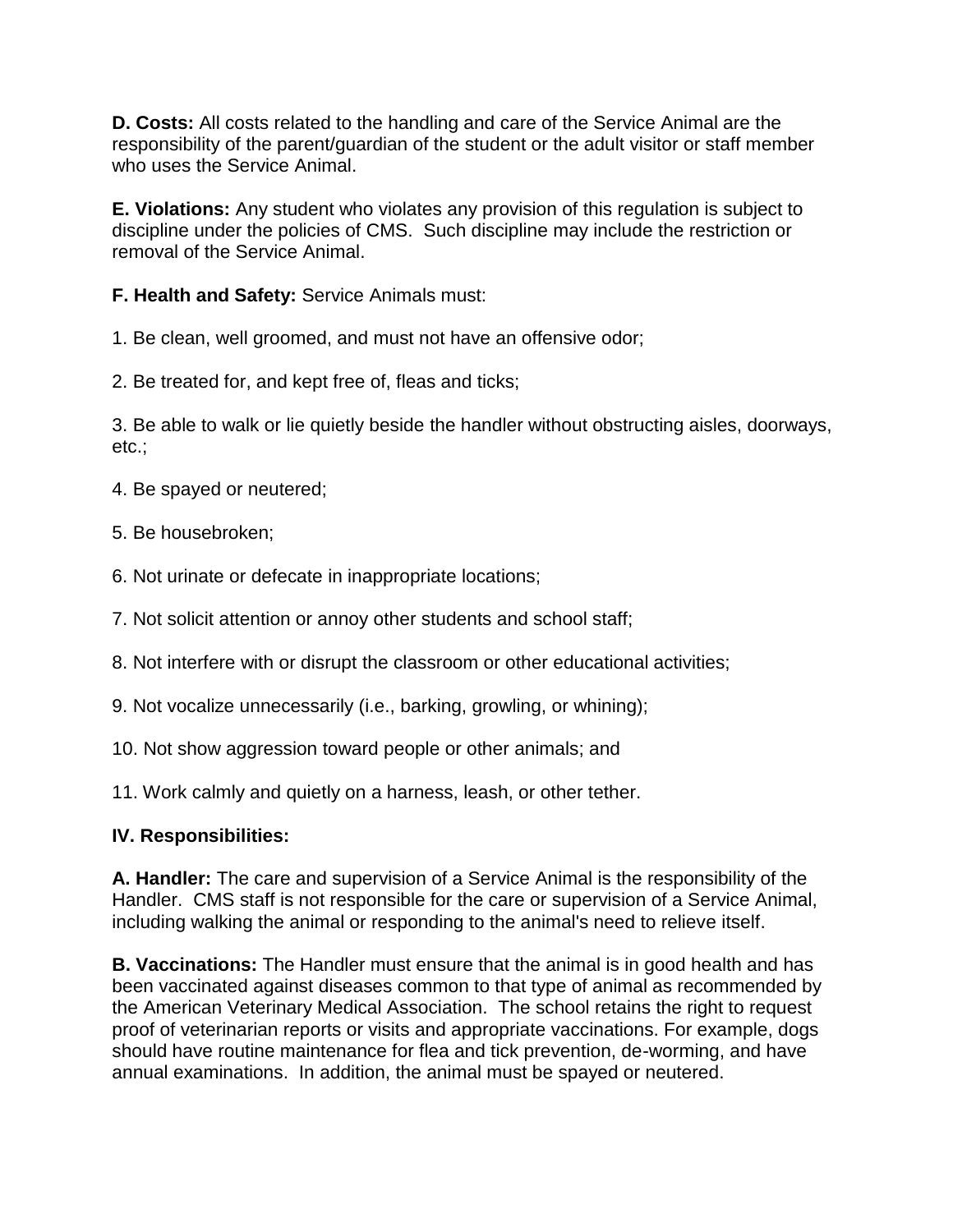1. **Tags:** In accordance with North Carolina law, all dogs must wear a rabies tag. If an animal other than a dog is to be used as a Service Animal, the Superintendent must approve the health requirements regarding that animal.

**C. Control:** The Handler must be in full control of the animal at all times. The Handler must keep the Service Animal on a leash/lead when the animal is in a public area (i.e. classroom, library, common area, outdoors on campus, etc.), unless the Service Animal is required to perform a task that it could not accomplish while on a leash/lead or the Handler is otherwise unable to maintain the animal on a leash/lead due to a disability; in such case the Handler still must be able to maintain control over the animal.

**D. Damages:** The parent of the student being assisted by the Service Animal or the adult staff member or visitor using the Service Animal is responsible for the cost to repair any damage done by the Service Animal to CMS Property, and for any harm or injury caused by the Service Animal.

**E. CMS Staff and Students:** CMS staff and students will:

1. Allow a Service Animal to accompany the person with a disability at all times and places on CMS Property where such persons would ordinarily be permitted to go;

2. Refrain from touching or feeding a Service Animal unless invited by the Handler to do so;

3. Not deliberately startle or aggravate the animal;

4. Not separate nor attempt to separate a Service Animal from its Handler;

5. Identify places where service animals will be dealt with in cases of emergencies;

6. Notify all safety and security personnel of the existence and possible location of Service Animals on CMS Property; and

7. Provide training to safety and security personnel as to the possible Service Animal responses to smoke, fire, wind, excessive rain, hail or flooding, noise, explosions, and similar emergency situations.

**V. Removal** <sup>1</sup>: CMS retains the discretion to exclude or remove a Service Animal from CMS Property if:

**A.** The animal is out of control and/or the animal's Handler does not effectively control the animal's behavior;

**B.** The animal is not housebroken or the animal's presence or behavior fundamentally interferes in the functions of CMS;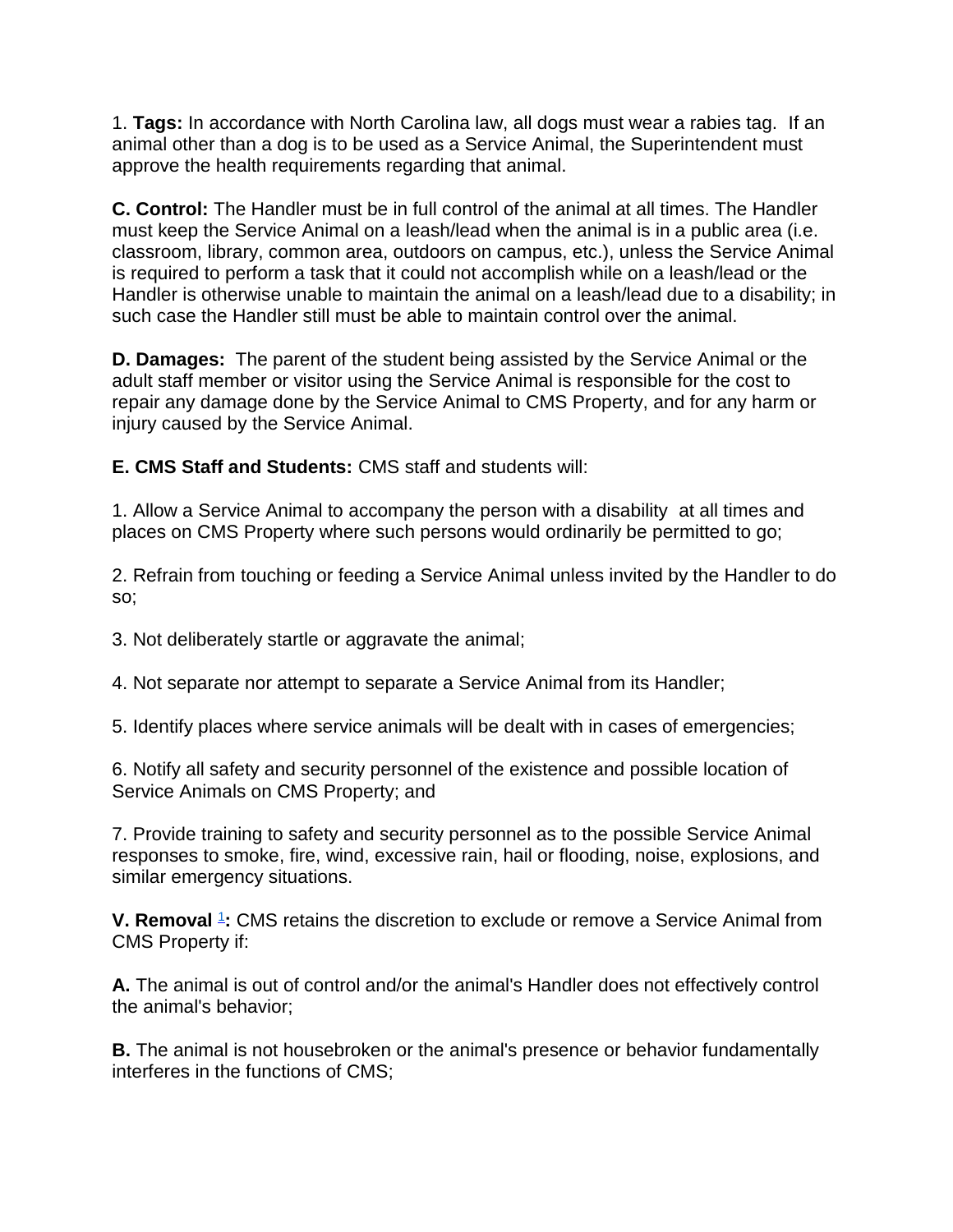**C.** The animal's presence would "fundamentally alter" the nature of the service, program, or activity; or

**D.** The animal poses a threat to the health or safety of others that cannot be eliminated by reasonable modifications.

**VI. Restricted Areas:** CMS may prohibit the use of Service Animals in certain locations due to health or safety restrictions or where Service Animals may be in danger. Such restricted locations include, but are not limited to, food preparation areas  $2$ , mechanical rooms/custodial closets, laboratories, nurses' offices/areas, and/or other areas where the animal's presence may constitute a danger or a fundamental alteration of the program or activity conducted in the area. Access to restricted areas may be granted on a case-by-case basis by contacting the principal.

**VII. Conflicting Disabilities:** If another person on CMS Property has a covered disability under the ADA that includes an allergic reaction to animals and that person is in proximity of a Service Animal approved for presence on CMS Property, a request for assistance will be made to the principal, who will consider all facts surrounding the contact and make an effort to resolve this issue.

**VIII. Appeals:** In the event of a dispute about an accommodation relating to a Service Animal or an animal restriction, a complaining party who is a member of CMS (i.e. student, employee, etc.) may file a formal grievance through the established grievance procedure applicable to that classification of individual. All others should contact the Office of the Superintendent to file a complaint.

**IX. Regulations:** Superintendent will approve regulations to accompany this policy.

Date of Adoption: 11/9/2011

Legal Reference: ADA Section 35.104 & Section 35.136; [N.C.G.S. § 115C, Article 9;](http://redirector.microscribepub.com/?cat=stat&loc=nc&id=115c&spec=a9) [130A-185](http://redirector.microscribepub.com/?cat=stat&loc=nc&id=130a&spec=185)

Related CMS Policies: IHBA, IJOCA, IJOCA-E, IJOCA-R, JIJ

# **Footnotes**

1. If the Service Animal is excluded under the conditions in Section V. above, CMS will give the student with a disability the opportunity to participate in the service, program or activity from which the Service Animal was excluded without having the Service Animal on the premises.

2. Food preparation areas do not include the cafeteria.